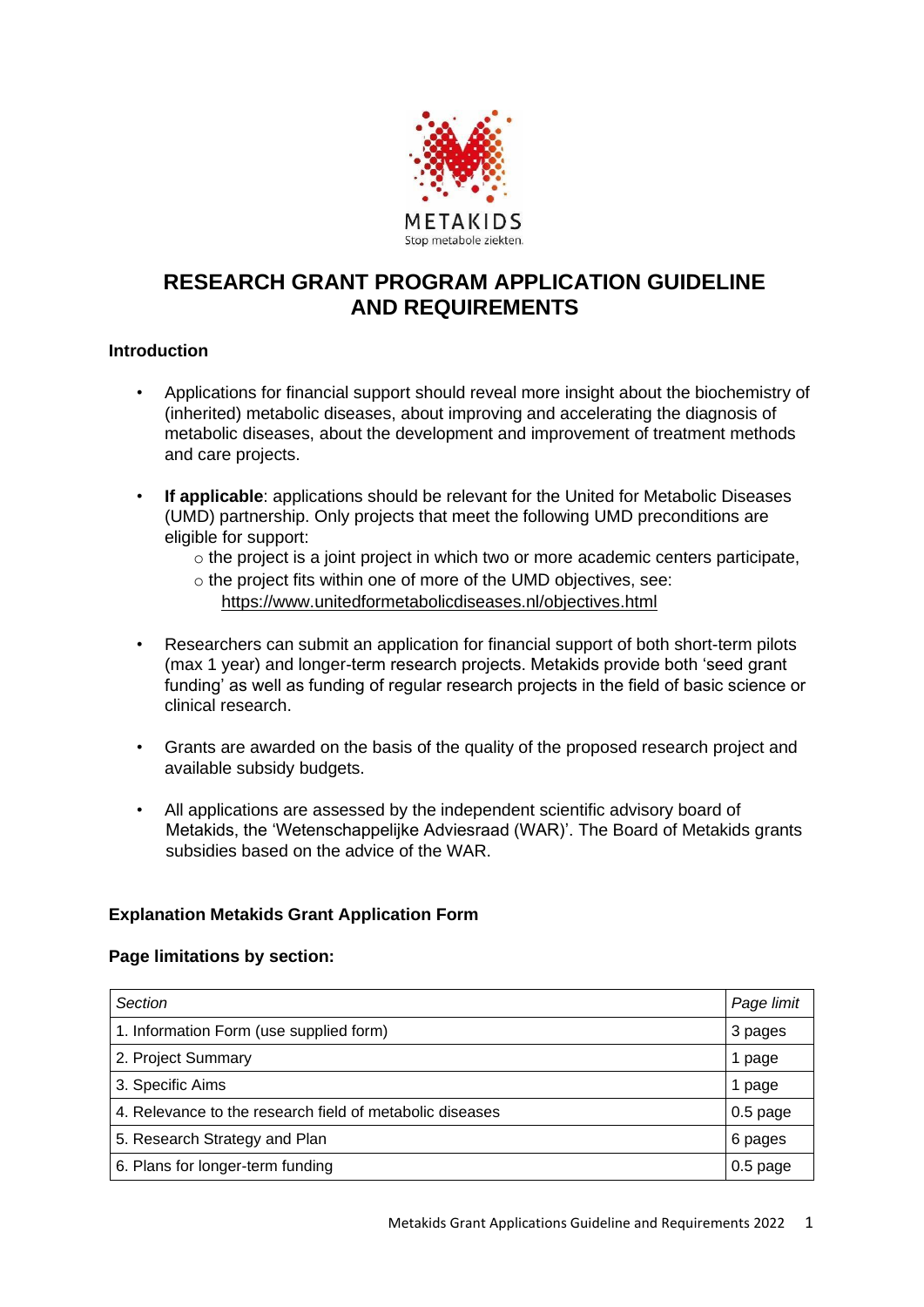| 7. References                                                       | 3 pages    |
|---------------------------------------------------------------------|------------|
| 8. Biographical Sketch                                              | 2 pages    |
| 9. External Reviewers to include/exclude                            | $0.5$ page |
| 10. Statement of human subject or vertebrate animal use             | $0.5$ page |
| 11. Resources and Environment                                       | $0.5$ page |
| 12. Project Personnel                                               | $0.5$ page |
| 13. Budget Form/Table (use supplied form and add short explanation) | 2 pages    |
| 14. Nederlandstalige samenvatting in lekentaal                      | $0.5$ page |

## **Sections**

- **1. Information Form:** must be completed and signed/scanned by the persons concerned.
- **2. Project Summary:** summarizes the project, including the following:
	- a statement of what issue(s) the project addresses;
	- a description of why the work is important to either the furthering of knowledge about
	- (specific) metabolic diseases or the treatment of individuals with the disorder(s);
	- a description of how the project will be accomplished;
	- the benefits for metabolic patients.

## **3. Specific Aims:**

- state concisely the specific purpose of the proposed research and summarize the expected outcome(s), including the impact that the results of the proposed research will have on the (specific) metabolic disease(s);
- list succinctly the specific aims of the research proposed (e.g., to test a stated hypothesis, create a novel design, solve a specific problem, challenge an existing paradigm or clinical practice, address a critical barrier to progress in the field, or develop new technology).

## **4. Relevance to the metabolic research field and - if applicable - UMD:**

- explain how this project will advance the natural history, biochemical basis, or a potential therapeutic treatment of this (specific or group of) metabolic disease(s);
- explain the relevance for the development of metabolic research in general and if applicable - for the specific aims of UMD in particular.

## **5. Research Strategy and Plan**:

- shortly describe the underlying basis for the current proposal including the significance of the work proposed and the specific aims to be studied;
- critically describe previous work and existing knowledge relevant to the subject of the project;
- provide detailed information on Preliminary work performed by the authors as far as relevant for the current project;
- describe exactly how each of the Aims of the Project will be studied, including potential threaths which may endanger execution of (parts of) the project;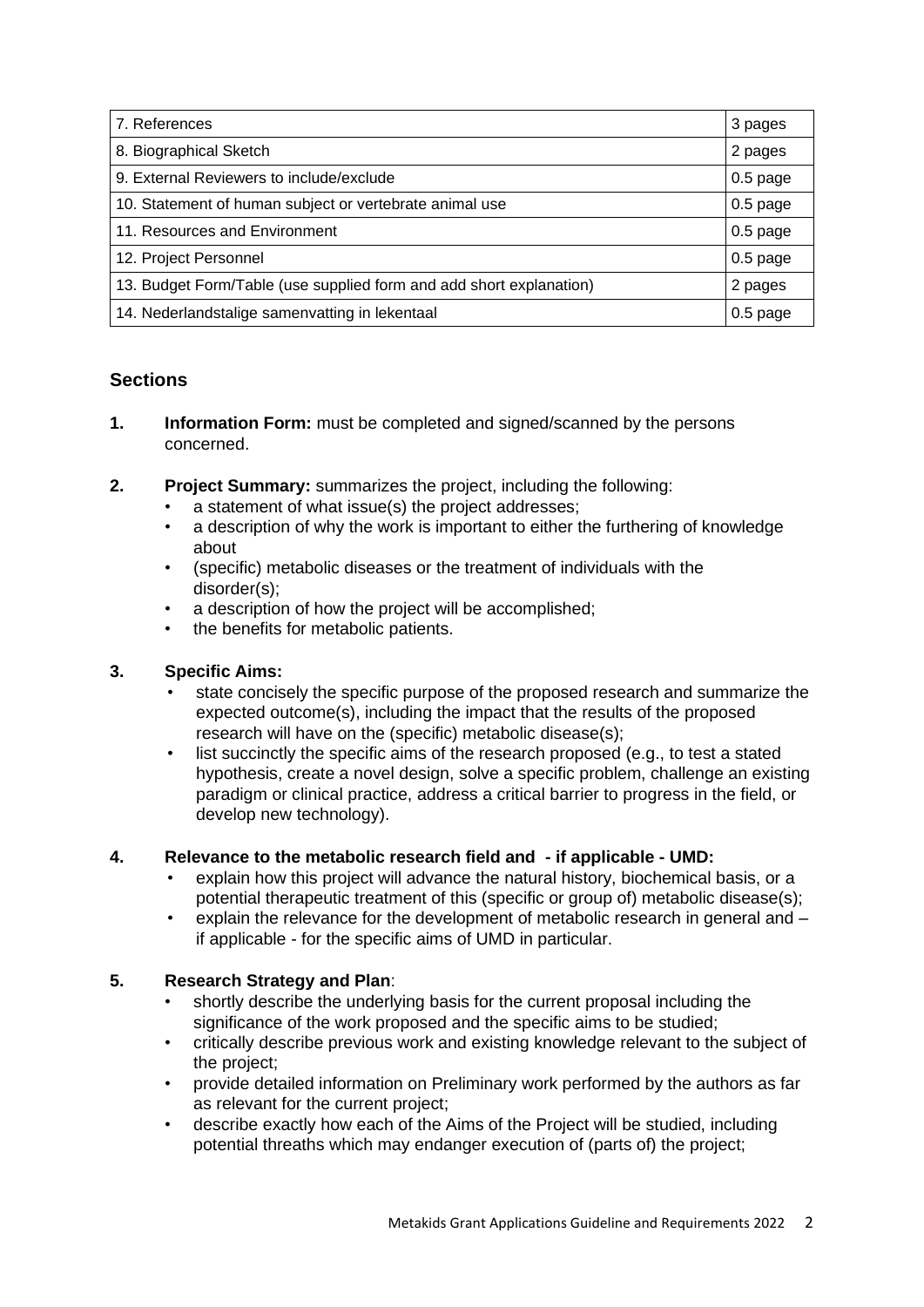- provide sufficient information on the methods used to allow verification of the feasibility of the methods for the current project;
- provide information on the biological materials to be used which may range from patient materials to certain (animal) models among others.
- **6. Plans for longer-term funding**: assuming a positive outcome for your project, discuss your plans for obtaining subsequent funding from NWO or other (national and/or international) funding organizations.
- **7. References**: standard citations of publications referred to in the application.
- **8. Biographical sketch**: of the principal investigator(s).
- **9. External reviewers to include/exclude**: applicants are allowed to provide the names of any potential reviewers (external or members of the Metakids WAR) whom you wish to be excluded from the evaluation process.
- **10. Statement of human subject or vertebrate animal use:** provide a statement indicating whether human subjects or vertebrate animals will be involved in the research. If the project will include either or both, then additional documentation will be required by Metakids, as stated below.
- **11. Resources and Environment:** give a description of the resources and research environment available for the project. This should include:
	- facilities, laboratory space and major equipment that are pertinent to the project.
	- a description of any procedures, materials or situations that may be hazardous to personnel and the planned precautions to be exercised.
- **12. Project personnel**: give a list of project personnel, containing:
	- name and title
	- institution
	- role in the project, *including* the percentage of effort that each person is expected to devote to the project.

*Note*: principal investigators must be involved throughout the duration of the research project and must be employed by the UMC/university concerned.

## **13. Budget form/table and explanation:**

- please use the supplied **Metakids Financial Application Form** (Excel) and provide a short explanation of the stated costs.
- All budgets will be scrutinized for allowable costs (see "*Disallowed budget items*" below). Applicants should only consider budget item requests that are necessary for the completion of the project. Disallowed budget items in the Metakids Research Grant Program include a.o.: overhead expenses; travel expenses, publication fees, personal expenses, bench fees; also capital expenditures for laboratory equipment are not allowed. For more information see the Metakids '*Financieringsvoorwaarden*', Article 8.

*Note*: please also indicate when this application (or parts of this application) has been submitted at and/or granted by other funding organizations.

#### **14. Nederlandstalige samenvatting in lekentaal:**

• Geef een korte Nederlandse samenvatting geschikt voor een algemeen publiek.